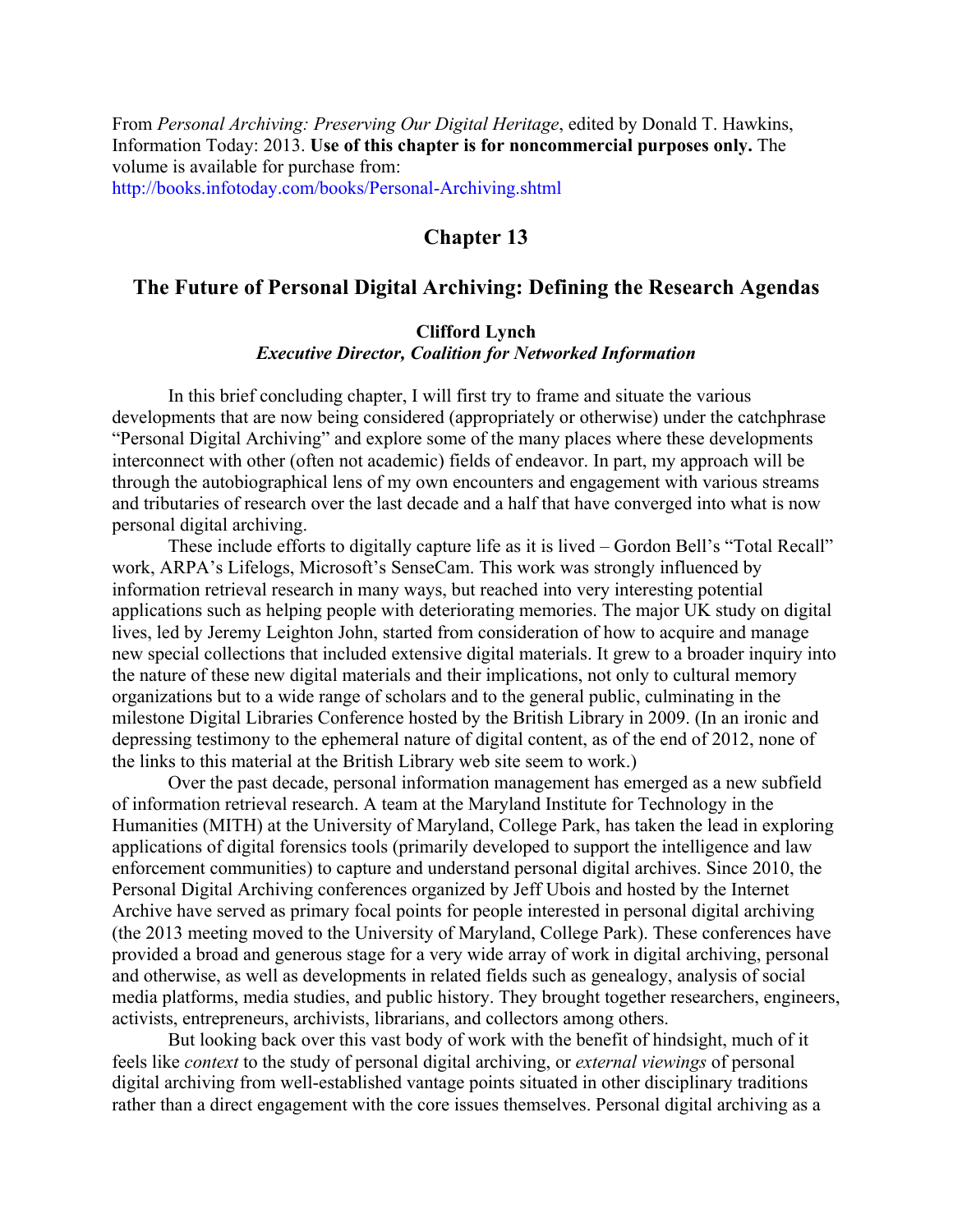field of study still demands clear definition and delineation, and my hope in writing this chapter is that, as someone not intellectually committed to any specific one of the many adjacent disciplines, I can help to advance this definitional process.

The remainder of the chapter sketches what I believe are the central research agendas for personal digital archiving today, as these are shared among researchers, archivists, librarians and curators. I focus on issues that seem to me to be specific to personal digital archiving and do not much consider the many broader fundamental problems in digital preservation (such as ensuring that a Microsoft Word or Excel document created in 2008 is still meaningfully readable in 2058). Progress in basic digital preservation will be important to personal digital archiving, and will, to some extent, probably shape developments, but the personal digital archiving area introduces new issues – many not primarily technical in nature – that go far beyond digital preservation.

While this concluding essay has not been explicitly coordinated with the other chapters in the volume in hand beyond a sharing of chapter authors and titles, it is my hope that it will help the reader to synthesize many of the perspectives presented in the earlier chapters, some of which look at personal digital archiving explicitly from the perspective of well-established older adjacent fields such as the development and management of special collections in libraries.

## **Scoping the Personal Digital Archiving Challenges [A]**

For the last three decades I have been trying to understand the ways in which information technology and ubiquitous computer communications networks are reshaping the scholarly and cultural record of our civilization. I have also been concerned with the effects of these technologies on individuals and how they live their lives: how they communicate and share, remember, and learn. And, of course, the migrations and connections between the private sphere and the public (or collective) record are central.

I should also note at the outset that, even within the overall "western" tradition, there are great variations in both legal and social traditions and understandings from nation to nation. Thus personal digital archiving can be explored within a national context, or from a comparative international perspective. The international perspective has an increasingly pragmatic element, as the network crosses national boundaries and legal and regulatory frameworks very casually. Issues beyond the western traditions are almost completely unfamiliar to me, and I will not pretend to offer an understanding of how these considerations might broaden the research agendas in question here.

#### **Digital Records of Individuals [B]**

It is clear that for many people, much of their communication is now recorded in electronic mail, communication and social media systems like Twitter, MySpace, Facebook, Tumblr, Flickr and the like, and even in phone logs and occasional records from cell phones or multiplatform systems like Skype. Communication and sharing have become constant and casual, and much more day-to-day experience is documented through these tools. With digital cameras, and then particularly with the merger of cell phones and cameras, this collection of records takes on a much more visual dimension, incorporating enormous numbers of still and moving images. Documents of all types, including to-do lists, may well persist in digital form. Bills, invoices, statements of account and other records of commercial transactions have moved into email or various online systems.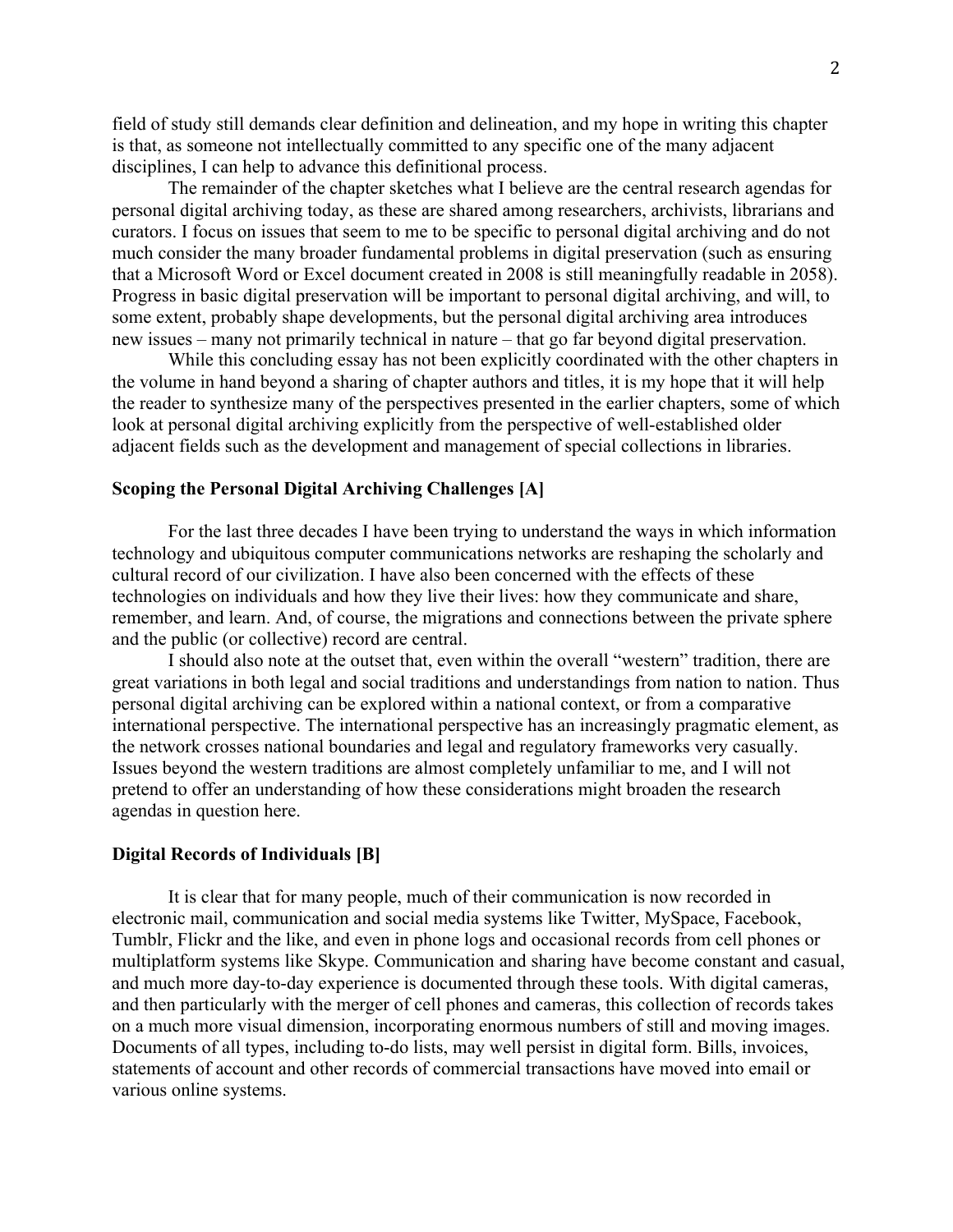Interesting contested areas exist: search logs, records of purchases, and other kinds of interaction history may be held by individuals or by businesses who will share them back to the individual under various terms. Related (particularly in important public policy ways) but slightly out of scope here are the vast and ever growing set of records *about* specific individuals and their activities held by retail businesses, credit bureaus, insurers, the medical system, background check services, governments and others. In many cases it is very difficult for the individuals in question to even obtain copies of these records, let alone address issues about their accuracy or dissemination.

New forms of personal records are moving into the digital realm, notably medical and genomic information. With the rise of the new generation of instructional technology (massive open online courses (MOOCs), advanced learning management systems and course delivery platforms, and similar developments), individuals will create learning records as detailed and perhaps even more revealing than medical records today, and some individuals will doubtless at least try to have shared custody of these records with the learning platforms.

A small but growing number of individuals have embraced various of these trends and have deliberately tried to intensify the amount of data collected; we find movements such as "sousvellience," (a term popularized by Professor Steve Mann, a play on "surveillance" that speaks to individuals surveilling themselves and events around them from the bottom up), life logging, "quantified individuals," (popularized by Professor Larry Smarr, among others), some of the personal genotyping (and soon, sequencing) sharing communities organized by companies such as 23andMe.com, as well as those keeping records from time and task management systems.

The actual custody and storage of all of this information is very messy, and it is getting more complex as time goes on. A decade ago, most of it was on local storage media, though an important class of information exists that is housed by a service provider that, in some sense, shares ownership or use of the data, and may or may not let the individual even download copies in useful forms. Today, we find more information scattered about the network, in some cases in remote storage offered as a service, but in many other cases actually embedded in some networkbased system – at stores, banks, hospitals, social media platforms – that attends to its housing, structuring, and sharing. Very few of these network systems make any meaningful stewardship or preservation commitment, though all too often users assume that such commitments exist, in spirit if not in an explicit contract. And, of course, some information lingers in discontinued or abandoned services, or vanishes (for example, consider the fate of some of the early social media platforms, such as GeoCities, as case studies.)

More and more of the cultural products that individuals acquire, enjoy, collect, share, and keep – books, music, videos, games – are moving to electronic form. In digital form, they are often jumbled together with materials that individuals have themselves created, along with records of their acquisition and use (purchase histories on Amazon, playlists and play frequencies for music, etc.). It is interesting to think about how scholars have exploited the (fairly rare) records of book acquisition and building of personal collections by important historical figures, or occasionally have been able to systematically study the annotations that those historical figures may have added to the works that they owned, and then compare these scholarly practices to what will be enabled by today's records of digital lives. .

Individual back-up practices and even commitments to maintaining meaningful backup vary tremendously, and until the last few years, effective ongoing back-up strategies for casual computer users were substantial technical challenges. Factoring in the complexities of information stored in a wide range of independent systems and services, the interactions between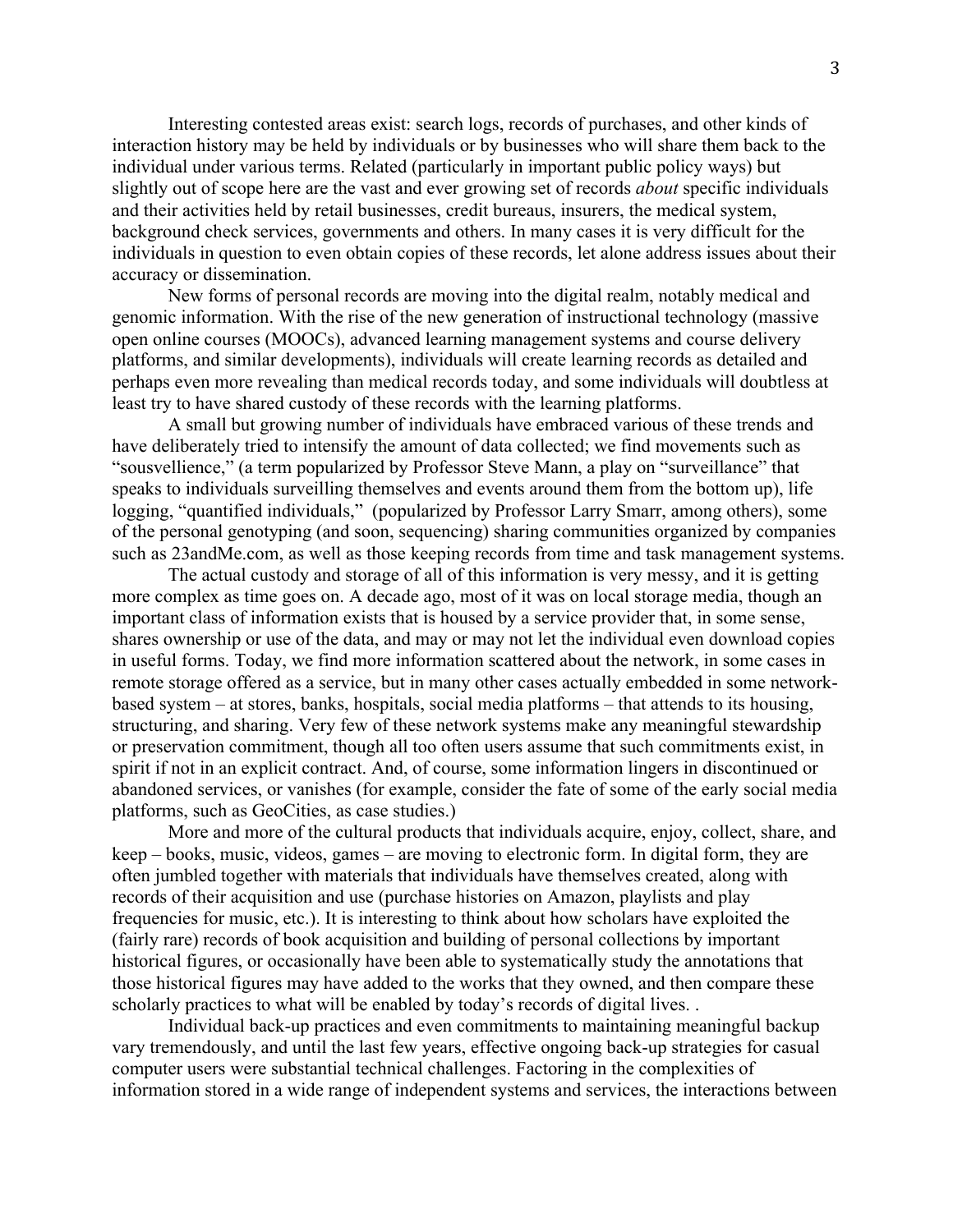computer security threats and information persistence, and the long time horizons involved in the records of a lifetime, it is inevitable that for many people, at least some material will be lost over the years.

Clearly, there is a vast research area in understanding the nature of these personal records and how they are changing year to year; understanding how people think about these collections of records, what importance they assign to them, and how these views change over time; and understanding the issues involving the distinctions between personally held and controlled records and records about individuals that are held in remote systems, sometimes with limited access. It is important to study not only what people are doing with personal records they create today, but also what has happened to the personal records that they created a decade or two ago. There is an enormous variation in individual behaviors in all these areas, and it is valuable to try to correlate behavior with various kinds of demographics, to try to understand how behaviors develop, how they are learned, and how and why they change.

Many useful pathways exist that can advance this research agenda. A variety of humanistic and social science techniques can be applied to understand individuals in depth or to survey large groups of individuals. But there are also methods involving the instrumentation of personal computers, social media and e-commerce platforms, and various software packages that can provide a complementary set of insights; unfortunately the vast of majority of this information, when it exists, is viewed as highly proprietary. Strategies for opening up some of these system-side data sources could offer a very high payoff.

An additional research agenda deals with pragmatic advice and best practices that can be offered to the broad public for dealing with life in the digital world, for ensuring the long-term survival and usability of the electronic records that they create, and the cultural materials that they acquire. This also connects with guidance about how to maintain privacy where desired and how to secure identity and property in the digital environment. Libraries, in particular, are increasingly being called upon for advice in this area. Technology developers can also benefit from this agenda: it is interesting, for example, to see the very welcome vendor investments in developing easy to use consumer-oriented integrated backup, recovery, and migration software after long decades of neglecting these problems (consider, for example, Apple's Time Machine, Migration Assistant, and the automatic recovery features incorporated in its recent operating system releases).

#### **How the Private is Managed over Time [B]**

The issues raised by the death of an individual and what happens to his or her possessions impose a good deal of clarity on the nature and scope of those possessions. Fifty years ago, when someone died, it fell to the executor or an heir to sort through the deceased's personal papers. Typically they were stored at home, with perhaps a few critical documents held by a family attorney or in a bank safe deposit box. In very rare occasions, if the deceased had been a writer or perhaps a composer, copyrights would be recognized as an integral and specific part of the estate, and one might see something like a "literary executor" put in place specifically to deal with copyrights and the fate of unpublished materials.

Today, for the vast majority of the general public, simply determining the scope of an estate that includes digital materials (private, shared, and acquired) scattered across a wide range of services and storage is a formidable task. Resolving issues around ownership, inheritance, and meaningful transfer of access, possession, or control (the clumsiness of the language here itself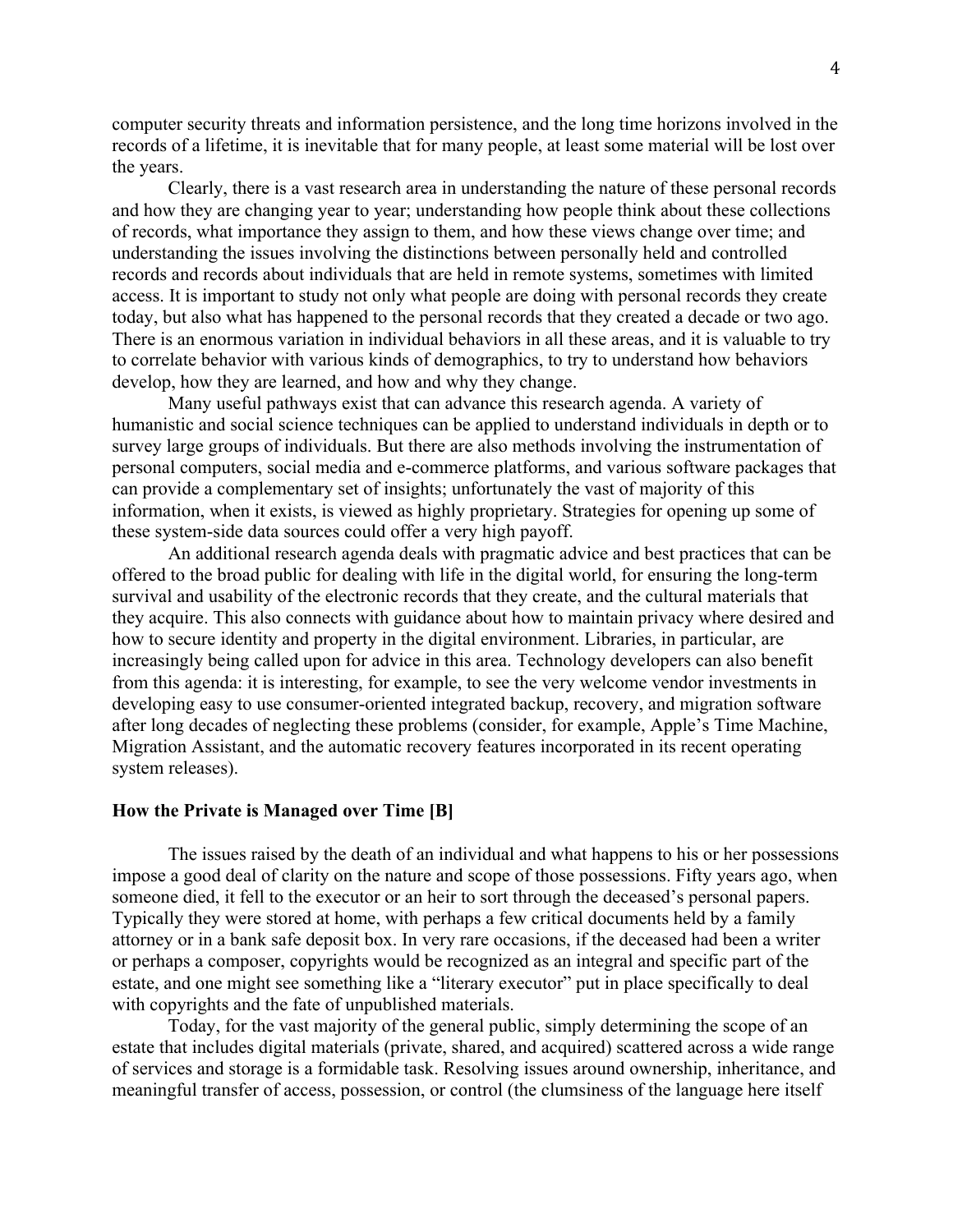suggests the complexity of the problem) is a tangle of legal, contractual, technical challenges further complicated by a lack of overall social consensus in many areas. Tragically, many of the cases that have shown the shortcomings of the current level of understanding and practice have been those involving young people who were sometimes enthusiastic users of social media platforms, and who died suddenly, often in military service, leaving grieving parents, spouses or friends to try to salvage their memories.

Note that at the time of an individual's death his or her digital life is always a mixture of the deliberate (intentionally saved and retained) and the accidental (once saved and never subsequently weeded, or just there by happenstance and never cleaned up). This mix will vary. Determining the intent of the collector/creator may be difficult or impossible in many cases, which will greatly complicate the interpretation of these materials. Further, identifying things that were being kept for personal sentimental value is very hard, and the longer-term significance and importance of such materials may be very difficult to evaluate. Understanding the current situation and helping to structure better practices and solutions through legal and public policy means (including perhaps new best practices in estate planning) with respect to digital possessions of all kinds is an important research agenda. But the research agenda is actually much broader and deeper and extends to the public understanding of what constitutes a "digital estate", what expectations surround the disposal of that estate, and the extent to which this is in conflict with current legal understandings or commercial practices. For example, to what extent can a collection of digital music or ebooks be inherited in the way that physical books and sound recordings have been, and how is this transfer actually accomplished?

## **The Ambiguity of Shared Materials and Spaces, New and Old [B]**

Individuals have always been contributors to, and custodians of, collections of shared, but generally not public, materials, which are typically viewed as belonging to a family (photo albums, narratives, letters, documents or diaries related to deceased or elderly family members). Sometimes, usually less formally, one encounters similar materials for a group of friends of long standing. And, of course, these groups, family or friends, have been subject to fracture through feuds, divorces, etc. that have created controversy and hard feelings about who has access or can have copies of the material in question. One advantage for digital materials, at least sometimes, is that everyone can have their own copy of shared materials easily and cheaply, as opposed the treasured family photo album (the negatives being long lost) or the collection of handwritten letters that were typically held "in trust" by one individual. How are family records managed when third party social media or media sharing platforms are in play, and who should be responsible?

The boundaries of family are being stressed by many developments. More frequent divorces and remarriages, and longer lives create more complex extended families. The ability of the internet to re-connect people has made this much more complex in recent years. What is one to make of an (alleged) distant cousin who contacts you on a genealogy site offering to trade information about a common great-great-great grandmother you have both been researching? (In effect, this is an offer to merge personal or family databases in a very controlled way: commercial genealogy sites today host much more than genealogy, using such records as an armature for all kinds of documentary material about individuals and families.)

The internet can reverse diasporas originating from a village in the Balkans or Somalia; the individuals involved are linked by a complex web of relationships based on kinship and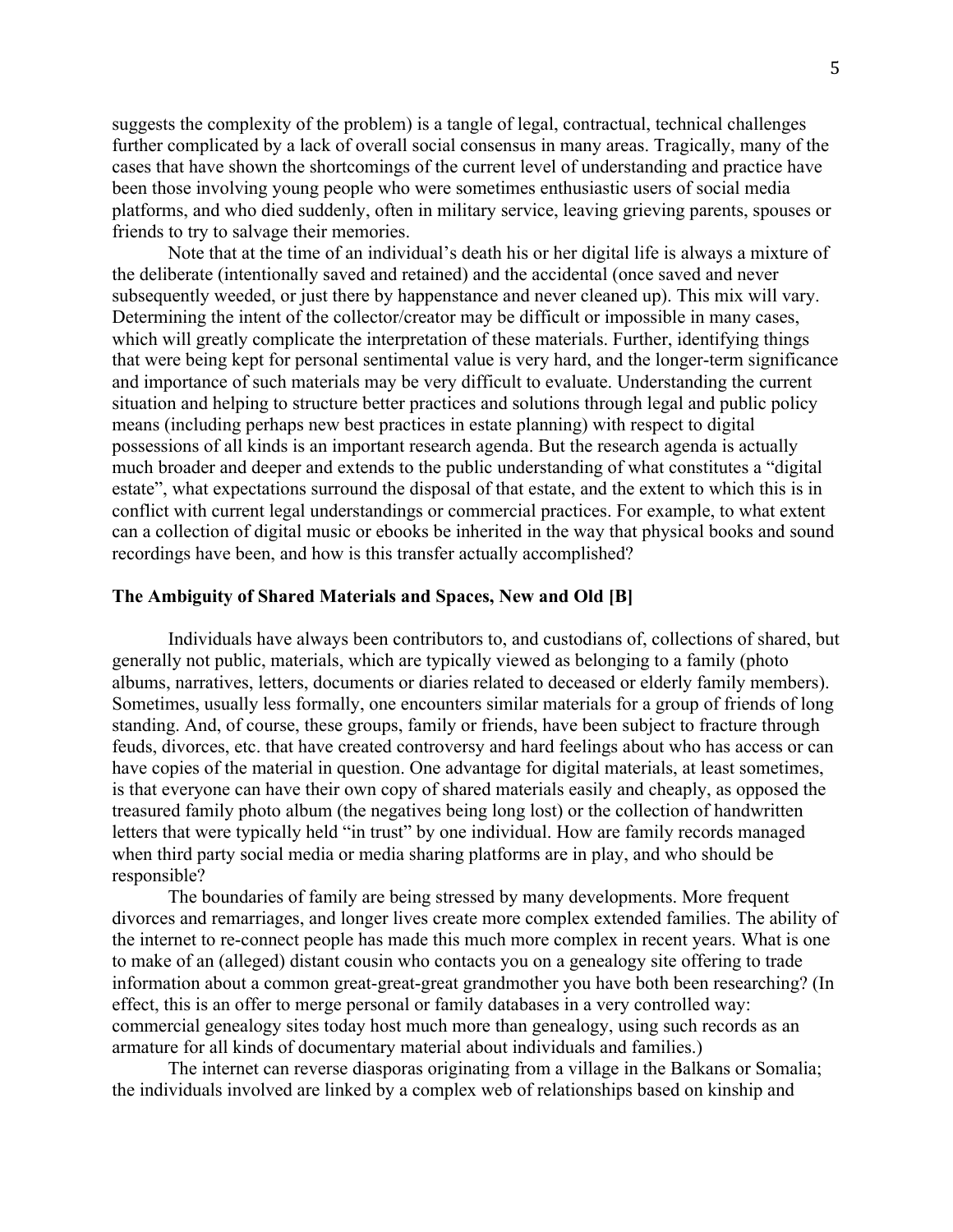family, friendship, and shared heritage. It can re-assemble most of the members of an elementary school class, or a group of high school students that graduated together, fifty years afterwards. What, if anything, is the common digital archive of such a group, and how is it assembled and managed?

On current social media platforms, it is quite common for *ad hoc*, dynamic groups (of not just close friends or family but sometimes rather casual acquaintances) to collectively create a corpus of inter-linked material. The nature of social media platforms is to facilitate the movement of material, often by sharing (copying), from one circle of people to another. When is it appropriate to share in this way? When can someone demand that material be taken down, and is that likely to be effective? What are the tacit social understandings about archiving and re-use? The law is not enough (and not particularly clear on these points). How do third party platforms alter the picture, where terms of use (contracts) may also come into play, and where the platform operator itself may claim some rights?

Sometimes the common interests that bind are those of love, friendship, or even just collective endurance and participation in disasters or other great events. Other times, however, these common interests are defined by shared intellectual interests, common political or social beliefs, artistic collaborations or similar ideas, perhaps also reinforced by shared experiences. Any of these can form the basis for the creation of shared, private digital collections. The period of creation or aggregation can be relatively brief (a common disaster, an infatuation), enthusiastic, passionate, trusting, but the unraveling and bickering about the ongoing fate of this shared collection can span lifetimes.

Imagine a continuum that begins with very small groups, families and intimate friends and extends through to formal *organizations* which define and structure information-sharing interactions and preservation, establishing frameworks surrounding shared materials through organization policies, terms of employment or participation, records management, government, legal or financial regulations, and related strictures. Between families and friends and formal organizations there is a fascinating ambiguous territory that has been incredibly fertile in the past, offering a home for intellectual movements, creative collaborations, artistic collectives, protests and political movements. Think of the Bloomsbury circle, the Beats, the Surrealists and the Futurists, the range of activist movements in the  $19<sup>th</sup>$  and  $20<sup>th</sup>$  centuries, and the like. But the nature and variety of this territory, along with family archives, was historically quite circumscribed and simple. In the digital era, in the time of social media platforms, it has become much more complex and variable. We need to understand much better what content and social structures shape this space in the digital world, and the connections between the personal and the collective in this area, as well as the space of families, intimates, and friends.

Individuals typically cannot be understood in isolation, only in the context of their times and their relationships, families, friends, lovers, colleagues, etc. So it is with the personal digital archives that individuals create. These archives overlap with those of their families, friends, and others with whom they may share common cause. The evidence so far suggests that these interpenetrations and overlaps are so intimate and so complex that personal digital archives cannot be considered in isolation. Indeed, to understand the nature of personal digital archives we must also understand these small-scale, intimate collective digital archives and how they relate to the personal, which is an essential part of the personal digital archiving agenda.

### **How, When and Why the Private becomes Public [B]**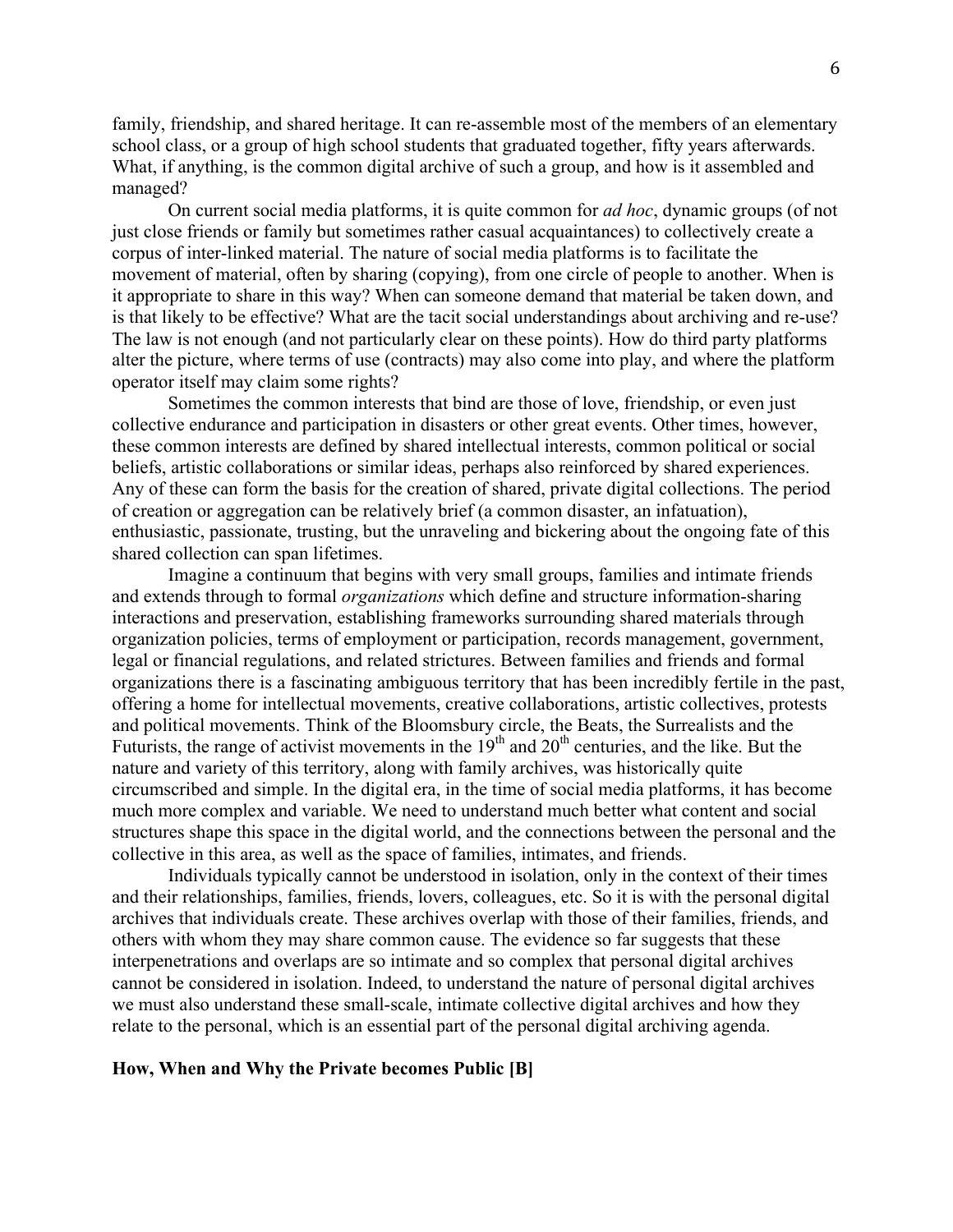The private becoming public is probably the most poorly understood, almost certainly the most poorly studied, and yet perhaps the most important area within the overall personal digital archiving research agenda. It is central both in understanding the broad nature of the cultural record and personal digital archiving specifically, because it focuses on the connecting pathways between one and the other.

There is no *mandate* and no *requirement* that personal digital archives or digital lives ever become public. The heirs of some public figures (and sometimes the public figures themselves) despise and distrust biographers; characterizations like "jackals" are common. Throughout history, it has been common for people to ask that various parts of their letters, personal papers, manuscripts and the like be burned or otherwise destroyed; sometimes they have seen to this personally, and other times they have relied on executors or heirs. In the latter case, sometimes their wishes are honored, and sometimes they are not. The choices that have been made over the centuries have had a profound effect on the materials that have reached us as part of the cultural record. The ethical dilemmas, the alternatives and consequences in this area have been well studied, at least anecdotally and in some cases comparatively.

Today we operate in a legal framework that distinguishes ownership of a specific physical copy of a work and the rights to the *content* of the work under copyright. After enough time has passed, copyright ceases to protect materials, even unpublished works, and they fall into the public domain (though given the legislative propensity to extend copyright terms, this may take a *very* long time). After that, materials are kept private only by possession and access control. I am pessimistic that very much genuinely private material will ultimately find its way into the collections of cultural memory organizations by accident in the way that we have centuries old manuscripts, diaries, and similar materials that simply survived by chance until copyright expired and their contents belong to the culture as a whole (though the *artifacts* themselves may well be owned by specific memory organizations). The situation where artifacts pass to memory organizations even though their contents remain under copyright, and use of these contents is highly constrained, is going to be unusual in the world of personal digital archives, I think. Perhaps someday we will see antiquarians making treasure hunts through twocentury-old memory sticks, but that seems unlikely. In the digital world, I believe that most personal digital archives will become public only through deliberate action, not by chance and the passage of time.

Ownership of an artifact typically persists as long as the artifact survives, but there are some interesting counterexamples and specialized transition paths for objects that can be characterized as "national patrimony" to reach the cultural memory sector. These are rare, and particularly foreign to American law (though we do recognize international treaty obligations in this area, and we also have legislation such as the Native American Graves Protection and Repatriation Act). But this, too, is an area that demands fresh examination in the digital world, particularly when it is possible to create very sophisticated digital representations of objects, and then decide who gets the object, and who gets a (perfect) copy of the digital representation. We also need to consider what it might mean to establish a regime where material in a personal digital collection or archive might be considered national patrimony.

So, if the vast majority of the movement of personal digital archives and collections from the private to the public sphere is going to occur through deliberate action, how does this happen? Clearly it is connected to the questions about inheritance and estate discussed earlier. A personal digital archive might be contributed or sold to a library or archive (indeed, today important collections of personal papers are pricing in seven figures). To be most effective, this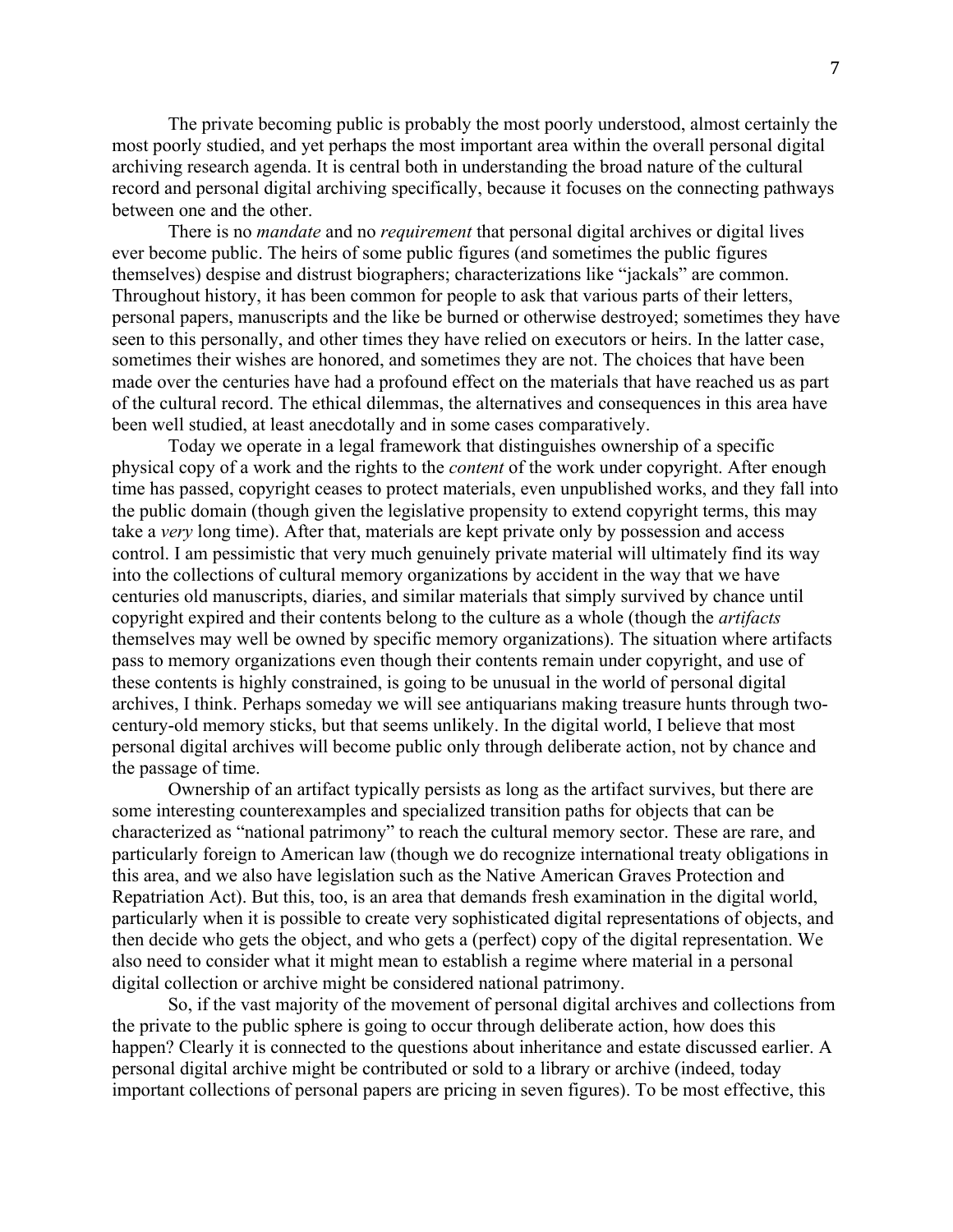transfer probably should take place with the active collaboration of the individual in question, while she or he is still alive, rather than posthumously in collaboration with the individual's estate. The recent acquisition of the Salman Rushdie archives (including the ongoing engagement of Rushdie himself) by Emory University is an excellent case study. Note that the marketplace for the acquisition of personal archives is very different than it was in the pre-digital world, where individual items might be sold and resold; here the stock in trade is rights to a *collection*, most commonly with some help from the creator in gathering it, which will become ever more necessary as large segments of a "digital life" leave an individual's personal machine for locations on the web, in social media systems, in the cloud, etc.

In the future, the acquisition of personal digital collections is going to be more and more about relationships and intent, and about an acknowledgement (grudging or otherwise) for the interests of the scholarly and biographical world. Consider, as an illuminating thought experiment, the market for acquiring Thomas Pynchon's (as far as I know imaginary) personal digital archive (or pick your own favorite important literary author). Would it make a difference in value if it were known that he wrote (and edited for publication) all of his books since 1995 in Microsoft Word *with change tracking enabled, and had saved these versions*? One can only imagine the range of unintended consequences in the race to identify and recruit individuals that will be part of the acquisitions program of particular special collections in libraries and archives early in their professional lives, and the kinds of constraints to which they might be asked to agree.

Some of this research agenda is framed primarily by memory organizations that are trying to manage the transition from private personal digital archives to a curated, relatively public environment hosted by the library, archive or museum. The issues include negotiation of suitable contracts or deeds of gift, privacy, embargoes, and redaction; the appropriate application (if any) of forensic technologies; and of course (more and more) how to handle material that is spread across various servers on the network rather than housed on local storage media that can simply be copied. Legitimately, I think that the research agenda should include symmetrical guidance on what prospective donors to the cultural record need to consider in making choices and negotiating such donations. The research agendas here also recede away from personal digital archives themselves to best practices not just in acquiring but in subsequently curating and providing access to these collections, and in the ways that scholars can make best use of them. We see questions about:

- When and how digital lives should be linked to one another typically spanning across different cultural memory organizations – and when they should stand alone; to what extent should these links be created computationally and to what extent should they be created by human intellectual analysis; when is the creation of such linkages the appropriate work of curators, and when of scholars. Note that the options here are much more extensive, and it is much easier to make progress than it has been historically with physical collections of personal papers, which are often extensively fragmented and scattered across memory organizations,
- The appropriate use of sense-making and information retrieval tools and technologies, including forensic tools originating in the law enforcement and intelligence communities and those developed to support legal discovery in large-scale electronic records collections, both by curators and by scholars, to gain an understanding of what is in a given personal digital archive and to locate specific materials of interest.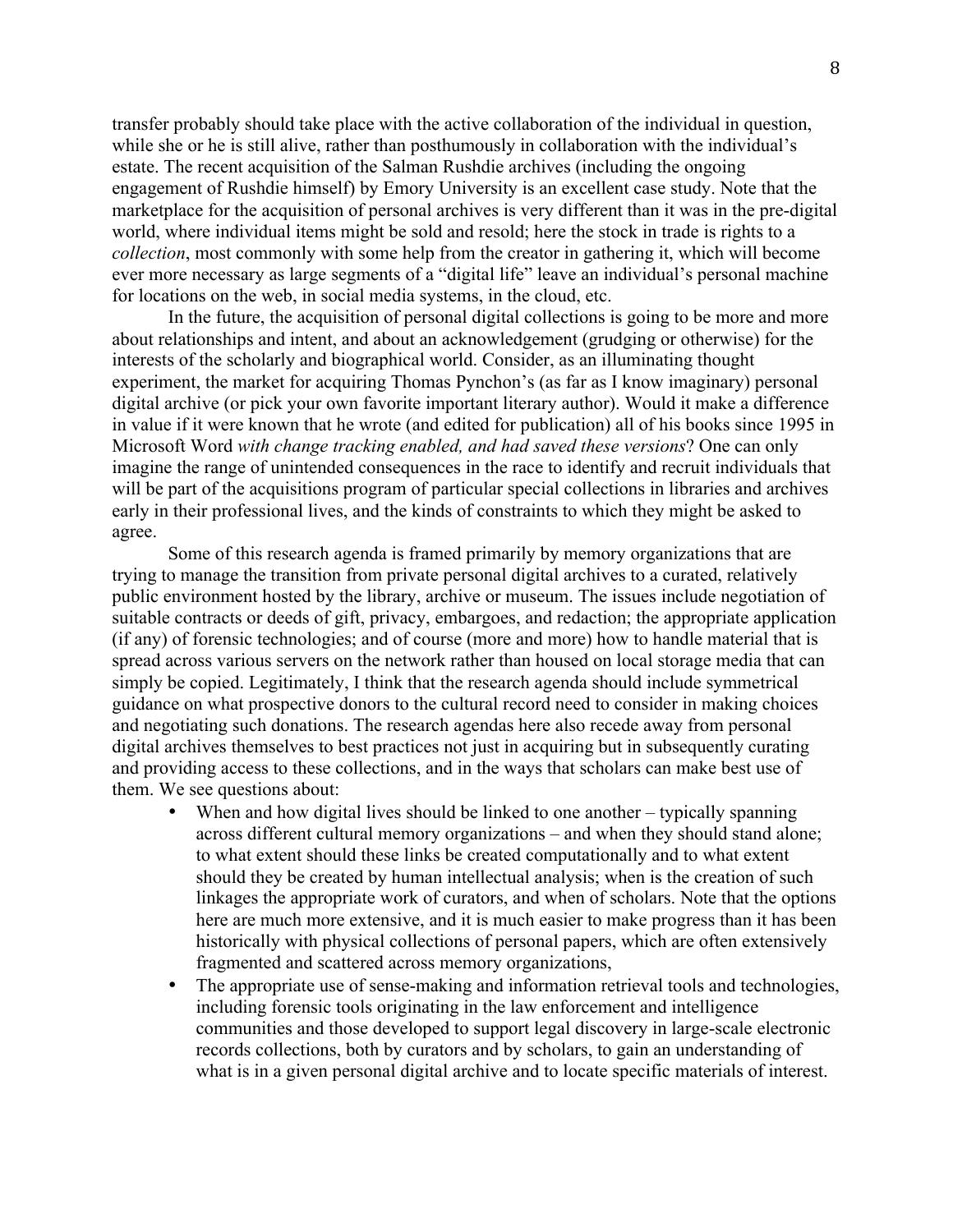Beyond the portion of a digital life that is basically viewed as "owned" by the individual (including the parts that interconnect with shared social spaces), there are other segments of personal digital archives, lives, and collections that also need to be examined. One part is the collection of cultural materials that an individual has amassed during his or her lifetime – ebooks, sound recordings, downloaded web pages, video games, and so much more. Some of this is licensed in consumer markets in very structured ways, and may or may not be able to be moved into a collection that is public in some sense. Sometimes inventory records are as important as the materials themselves, particularly if the underlying ebooks, videos or other materials are still widely available; annotations and marginalia are another very important resource.

But digital collections can be much more complex. Consider music: one might find a personal collection that includes commercial music from multiple sources such as Amazon or the Apple iTunes store, live materials acquired from various online sources, audio tracks taken from YouTube, and ripped CDs (that may or may not have been entirely legal in the first place). It is a safe bet that the provenance information will not always be quite as thorough as a lawyer might ideally like, although the metadata may be extensive and add very considerable value. This is a challenge at two levels: first, for the cultural memory organization that is interested in capturing the inventory, evolution, and use of a digital collection by its owner, and second, and equally important, ensuring the survival and availability of perhaps ephemeral, "grey," or similar material that the collecting individual chose to collect, curate, and preserve which might otherwise not find its way into the long-term cultural record. We may need new legal provisions for cultural memory organizations that undertake stewardship of these collections to seek safe harbor from liability for copyright infringement, at the very least, if we are to be able to genuinely preserve what is in these personal digital archives.

Equally problematic, but for very different reasons, are the massive amounts of information *about* a given individual that are held by corporations, government, the medical establishment, and similar sectors. In some cases, a living individual has some right to at least obtain copies of these records (though often in unhelpful printed forms rather than as digital files); the passage of these rights through inheritance is complex, messy, and limited. Some bits – airline frequent flyer records, credit card histories, perhaps even credit bureau records – will likely vanish within a few years after the individual's death (or when the holding corporation becomes cognizant of the death, which can take more years) because they have vanishingly small commercial value. (This area has yet to be fully exploited; imagine a potential marketplace in credit card records, itineraries, or interactions with Amazon, for dead public figures. Many of these records are relatively small; it may cost more to delete them promptly than to treat them with benign neglect.) Records of interaction with commerce or social media sites may persist longer. We do not yet know how rapidly the contributions from old interaction records decay in value as recommender systems use these interaction databases to make suggestions (and the answer is likely to be highly proprietary, and perhaps vary wildly from one applications domain to the next).

Often the contributions of the dead are heavily linked to the ongoing, active contributions of the living in social media spaces, and there seems to be no pressure to remove material by the platform operators; indeed, some social sites appear willing to host memorial pages indefinitely and presumably view them as assets.

Medical records are likely to be an emerging battleground in the coming years; historically, access to these has been controlled by a byzantine mix of Federal and State legislation in the United States that seems to serve everyone poorly, but until today the interested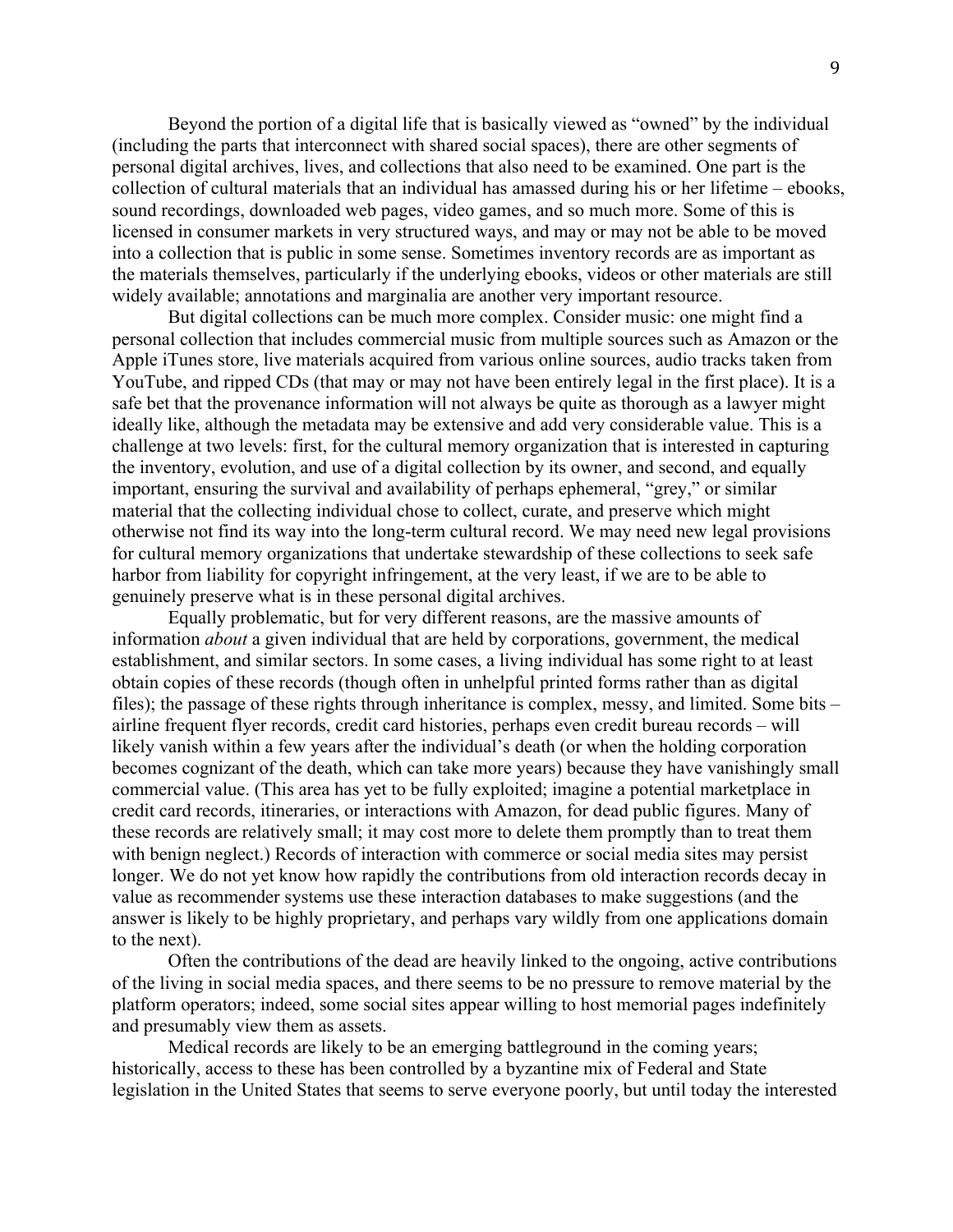parties have been limited to a few biographers; family members, mainly concerned understanding about hereditary conditions; and people pursuing lawsuits, usually around alleged errors in end-of-life care. If we look at the medical records that will be much more common in the near future, they will include genotyping or gene sequencing data, detailed machine readable medical history records, perhaps prescription or insurance claim information, tests, and imaging. Whether the individual is dead or alive, this is prime material for data mining on a large scale. Some countries, such as the UK, are setting policy about access to these medical records as a matter of national public health strategy, international competitiveness as a partner with multinational pharmaceutical firms, and medical entitlement cost control strategies. There is a great deal of money at stake. It is not clear to what extent, if any, the deceased has control over the disposition of his or her medical records; while they are alive they usually have some right to view or perhaps obtain copies of these records, but typically do not "own" them, and the health care or insurance providers that do claim ownership may be free to destroy them under some circumstances. One could imagine a very desirable – though perhaps currently impossible – future where an individual can choose to place his or her medical records (before or after death) in a genuinely public research commons, perhaps somewhat like signing up to become an organ donor.

Dossiers held by various government agencies on deceased individuals will be another point of contention, especially as these dossiers apply to more and more people and expand seemingly without limit. There is some precedent in the treatment of military records, FBI files, and similar material. We can see a mix of public policy considerations and pragmatic issues shaping the research agenda about how this part of an individual's "digital life" might move from the private to the public sphere.

Personal digital archives are, in a very real sense, an optional, even accidental, part of our collective cultural record. I know of very little systematic research (as opposed to endless anecdotal case studies) on how these collections have been acquired and integrated into the cultural record historically. There is a pressing need to understand what is happening at present. These personal collections, and now personal digital archives, are the signature elements that distinguish many of the genuinely great research collections housed in libraries and archives. They lend irreplaceable depth and richness to the broad cultural record.

Both within specific scholarly communities and as a broader society, we need policy discussions about how many digital lives we need to capture, and what organizations should take responsibility for collecting them. This has connections to the evolving missions and strategies of not just national and research libraries but local historical societies, public libraries, and similar groups. In some cases, we can see traditional cultural memory organizations seeking personal digital archives of individuals they deem important for one reason or another, but we also see new players – StoryCorps, the Internet Archive, and the BBC in the UK – that are soliciting contributions from the general public as well as commercial organizations such as Ancestry.com and trying to establish lines of business maintaining digital lives. There are new ideas afoot in areas such as public history, and we need to understand the collections necessary to support these activities, where they will be housed, and how they will be curated and funded.

Indeed, one can easily imagine a near future where we see expectations established among the general public about a "*right* to archive one's digital life" in some appropriate service. This leads us directly into a final set of questions about the extent to which genealogy, factual biography, national biographical dictionaries (and their successors: think about Wikipedia), birth and death records, and similar materials belong to the public or private infrastructure, how they